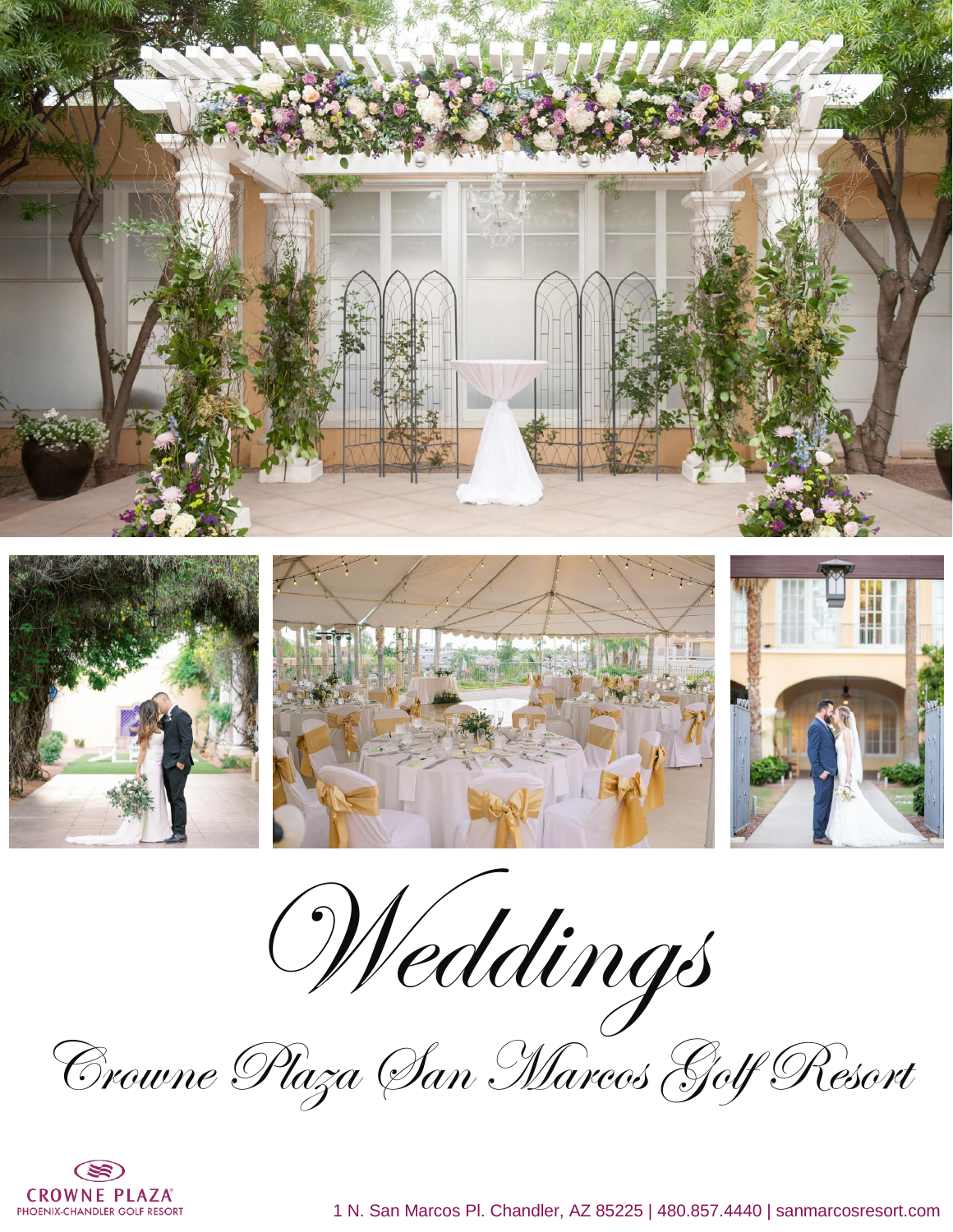# TRADITION AT ITS FINEST

For over 105 years Crowne Plaza San Marcos Golf Resort has been the perfect place to say "I do." Our historic resort offers a variety of ballrooms and outdoor locations for your ceremony and reception.

We have designed elegant packages for you to begin customizing your wedding. We encourage you to share your dreams with our experienced Wedding Specialist and Executive Chef so we can help personalize everything from your ceremony to your reception menu.

In addition, we can assist in planning your rehearsal dinner, bridal shower, post wedding brunch or any other special event surrounding your big day.

#### **FINAL GUARANTEE**

The guaranteed number of attendees must be communicated to your Crowne Plaza San Marcos Wedding Specialist by 9AM five business days prior to your wedding, 10 business days if package includes a Wedding Cake. In the event the final guarantee is not supplied, the estimated number of attendees will be considered the final guarantee. The client will be charged for the number of meals served or the number of meals guaranteed, whichever is greater.

#### **SERVICE CHARGE AND SALES TAX**

All food and beverage, miscellaneous, function space rental and audio-visual charges are subject to applicable 22% service charge and current sales tax: 8.1%.

#### **ALCOHOLIC BEVERAGES**

Crowne Plaza San Marcos Golf Resort reserves the right to refuse service to guests who appear to be intoxicated. All guests who appear to be under 30 years of age will be required to present identification to consume alcoholic beverages. Arizona State Law prohibits outside alcohol in your reception and all alcoholic beverages must be purchased through the Resort.

#### **ENTRÉE CHOICES**

If you have selected more than 1 entrée choice for your guests you are required to provide place cards with their appropriate entrée selection. Please inquire for Vegetarian, Vegan & Gluten Free Options.

#### **CHILDREN'S MEALS**

A plated children's meal is available at a discounted price. The menu consists of a Fruit Cup, Chicken Fingers and Fries for those 12 and under.

#### **VENDOR MEALS**

Vendor meals are available at a discounted price. Please discuss options with your San Marcos Wedding Specialist.

#### **FLOOR LENGTH LINEN**

Floor length linen is included for guest dining tables, sweetheart table or head table and cake table or dessert table. Up to 3 linen(s) included for head table, rental fee will apply if additional linen needed.

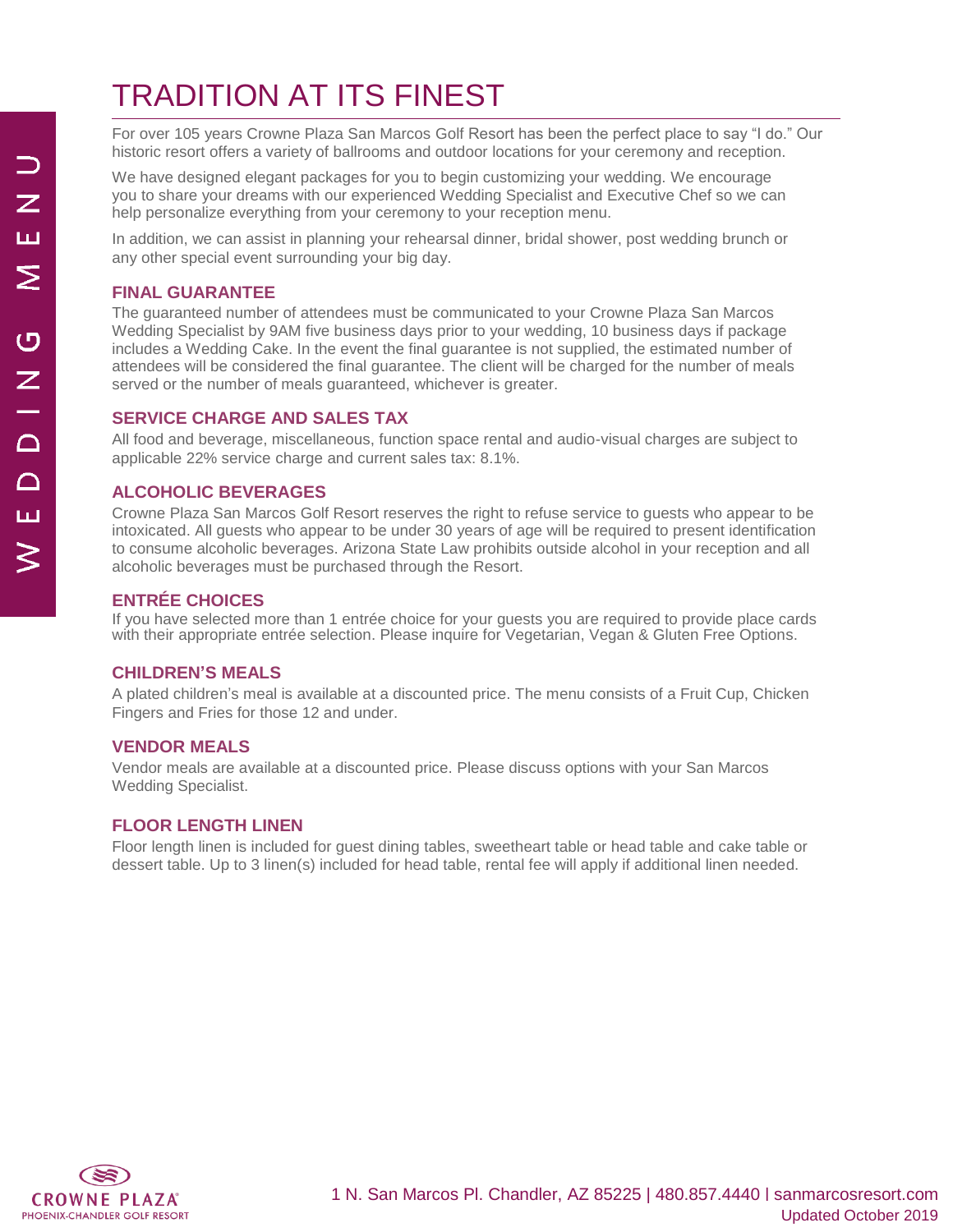# WEDDING CEREMONY

### **\$1,800**

Up To One Hour of Ceremony Site

On-site Wedding Coordination

1 Hour Rehearsal & Coordination

Garden Arch

White Padded Garden Chairs

DJ Table with Linen

Unity Table with Linen

Gift and Guestbook Table with Linen

Fruit Infused Water Station

Directional Signage & Privacy Staff Attendants

Use of Resort Grounds for Photography

Microphone, Speakers and Technician

Discounted Guestroom the night before Wedding as Optional Changing Room\*

All Day Changing Room for Wedding Party to include\*\*:

Diced Seasonal Fruit Cups or Vegetable Crudité Cups Choice of Two Finger Sandwiches (Turkey, Italian, BLT, Grilled Veggie) Iced Tea or Coffee House Champagne and Freshly Squeezed Orange Juice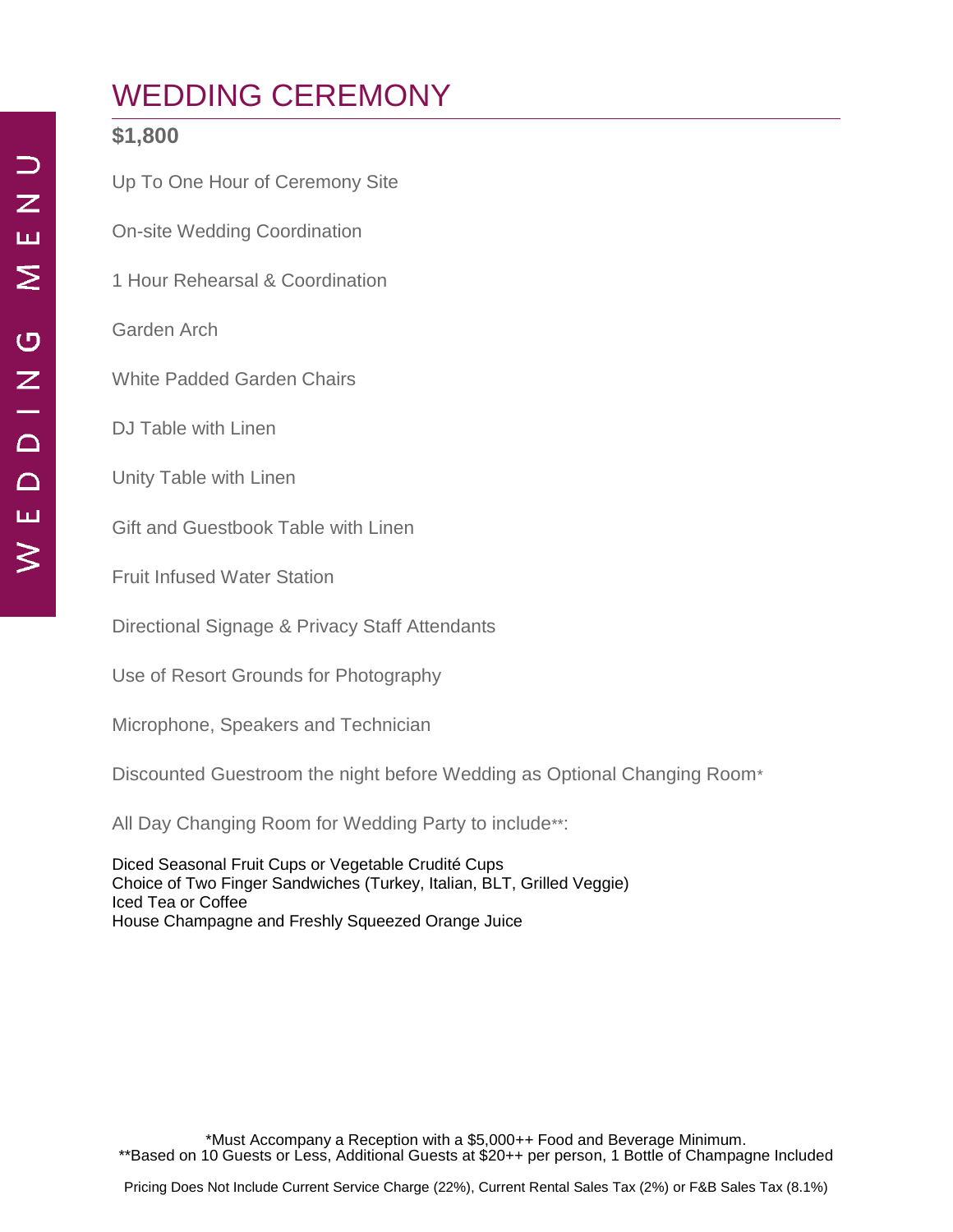# WEDDING RECEPTION

| 1 Hour for Cocktail, 4 Hours for Reception                       |
|------------------------------------------------------------------|
| Junior Suite on Your Wedding Night with Choice of Amenity*       |
| Venue Set Up and Coordination                                    |
| Dedicated Banquet Captain & Serving Staff                        |
| 60" or 72" Dinner Rounds with Choice of Floor Length Linen       |
| Sweetheart Table or Head Table with Choice of Floor Length Linen |
| <b>Banquet Chairs</b>                                            |
| <b>Standing &amp; Seated Cocktail Tables</b>                     |
| Cake Table or Dessert Table with Choice of Floor Length Linen    |
| <b>DJ Table</b>                                                  |
| <b>Gift &amp; Guestbook Table</b>                                |

Place Card Table

Hardwood Dance Floor

China, Glassware, Flatware, Linen Napkins

In-house Linen for Service Tables

Use of In-House Centerpieces: Clear, Gold or Silver Votives, Tile Mirrors, Cylinder Vases, Hurricane Vases, Pillar & Floating Candles, Wood Round Bases, Grey Marble Vases, Table Numbers & Stands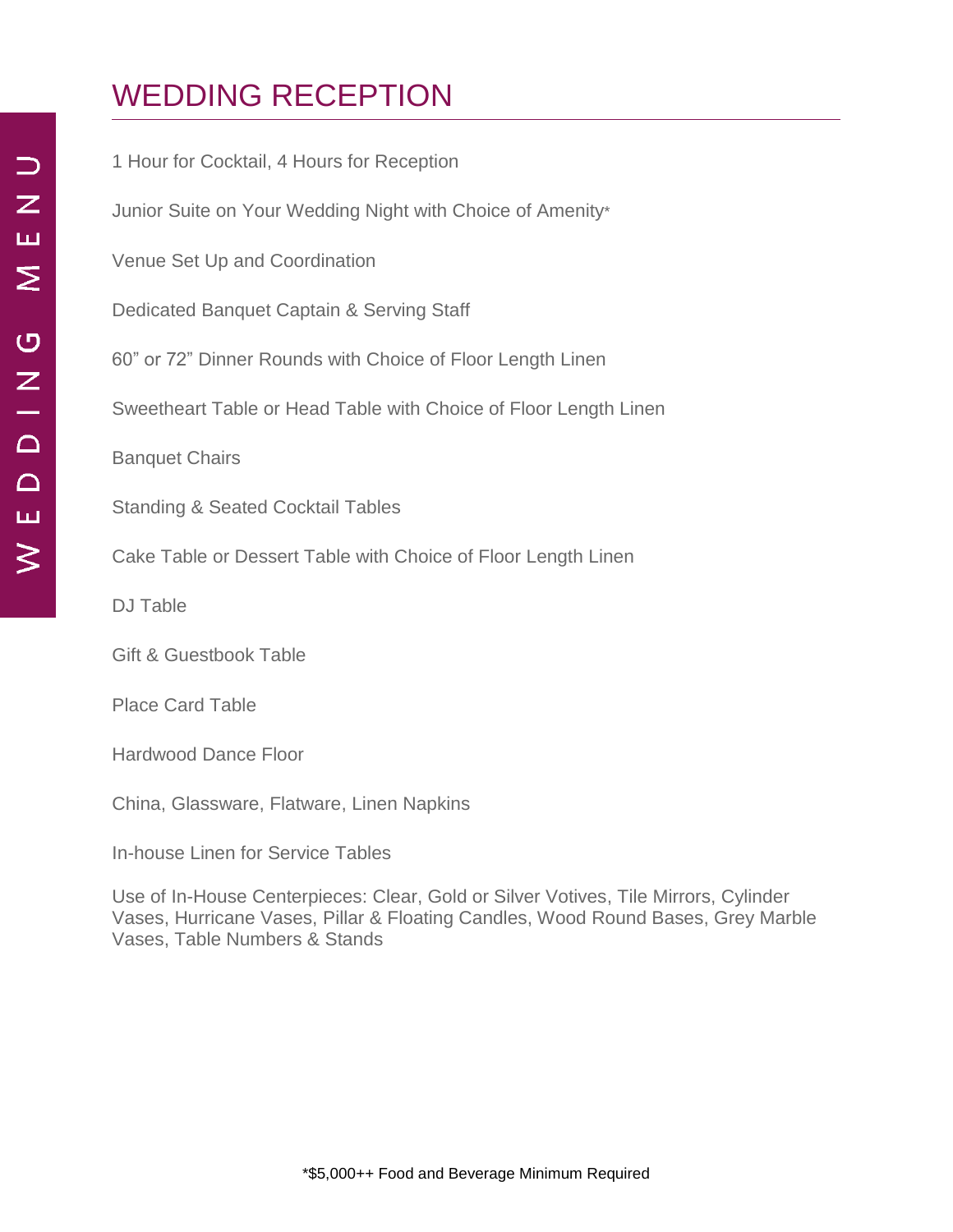# THE BRILLIANT CUT PACKAGE **\$60 per person**

Two Passed Hors D' Oeuvres, One Salad, One Entrée, Starch & Vegetable

## INCLUDES

Local Artisan Breads, Creamery Butter, Iced Tea, Regular & Decaf Coffee, Assorted Hot Tazo® Teas, Champagne & Sparkling Cider Toast, Cake Cutting & Service

## PASSED HORS D'OEUVRE

#### **CHILLED**

Chipotle Chicken Wonton Cone Smoked Chicken Bruschetta Prosciutto Wrapped Asparagus Antipasto on Brioche Caprese Skewers, Mozzarella, Grape Tomatoes, Basil Red and Yellow Tomato Bruschetta California Roll

#### **HOT**

Bacon Wrapped Achiote Shrimp, Chimichurri Maryland Style Crab Cakes, Chipotle Aioli Sonora Chicken Spring Rolls, Roasted Red Salsa Beef Satay, Horseradish Cream Beef Empanada, Roasted Red Salsa Fried Vegetable Spring Rolls, Sweet Chili Sauce Chili con Queso Trumpet Portobello Mushroom Empanada

### SALAD

Seasonal Field Greens, Tomatoes, Shredded Carrots, English Cucumber, Apple Cider Vinaigrette Caesar Salad, Chopped Romaine, Shaved Parmesan, Focaccia Croutons, Caesar Dressing Cucumber Wrapped Field Greens, Cabernet Poached Pear, Brie Cheese, Aged Balsamic Vinaigrette Arugula, Mango, Cherry Tomatoes, Toasted Pepitas, Aged Balsamic Vinaigrette

## ENTRÉE

Roasted Herb Airline Chicken, Beurre Blanc Cream Asiago & Fresh Herb Crusted Chicken Breast, Herb Garlic Cream Pesto Marinated Seared Salmon, White Wine Citrus Cream Baseball Cut Sirloin, Port Reduction Demi Glaze Braised Short Ribs, Red Wine Demi, Herb Gremolata

## STARCH & VEGETABLE

Chef's Selection of Seasonal Vegetable Roasted Marble Potatoes Garlic Mashed Potatoes Truffle Risotto Wild Rice Medley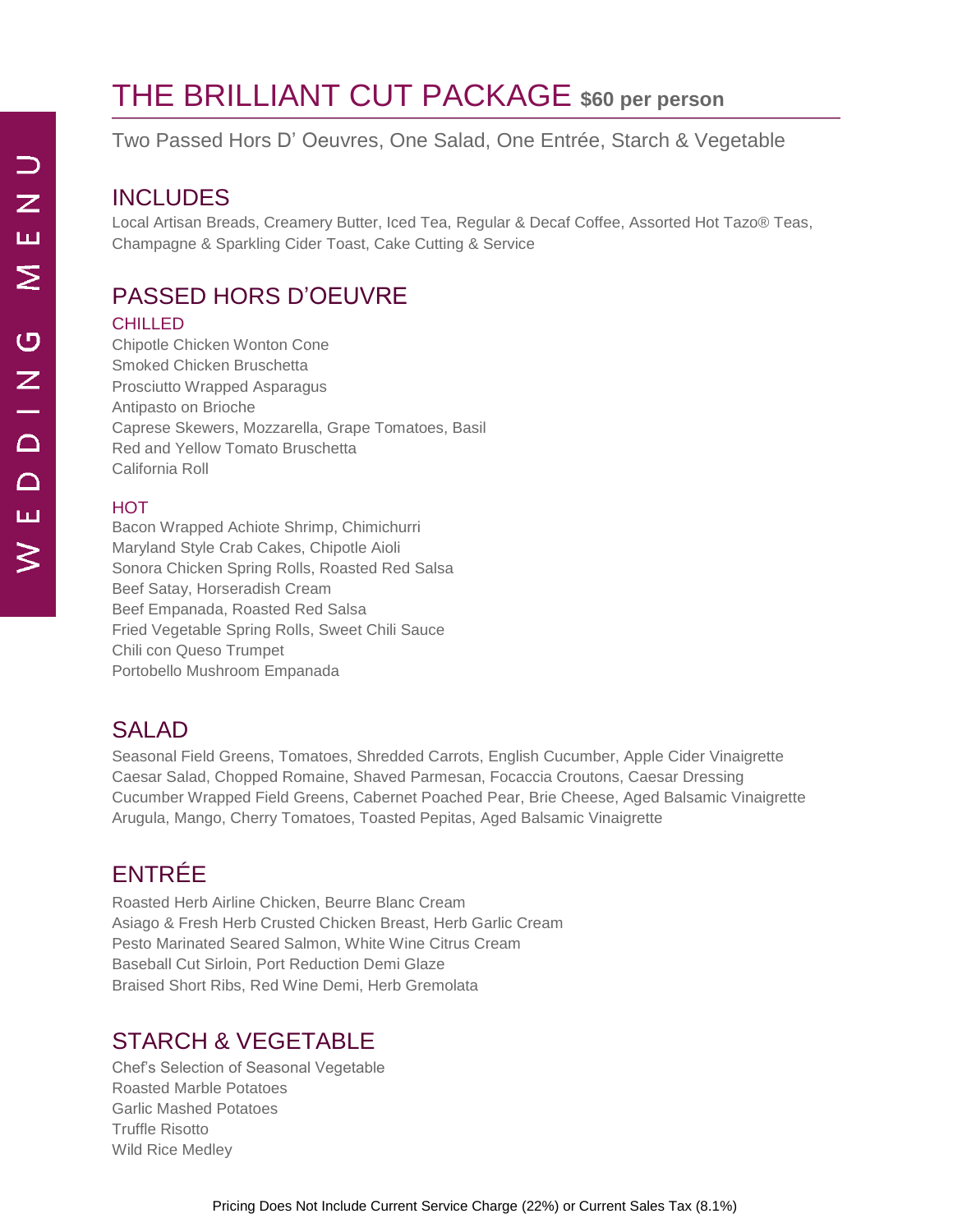# THE EMERALD CUT PACKAGE **\$78 per person**

One Stationed & Two Passed Hors D' Oeuvres, One Salad, Two Entrée Choice, Starch & Vegetable, Wedding Cake and/or Dessert Station, Breakfast for Wedding Couple

### INCLUDES

Local Artisan Breads, Creamery Butter, Iced Tea, Regular & Decaf Coffee, Assorted Hot Tazo® Teas, Champagne & Sparkling Cider Toast, Cake Cutting & Service

### PASSED HORS D'OEUVRES

#### **CHILLED**

Chipotle Chicken Wonton Cone Smoked Chicken Bruschetta Prosciutto Wrapped Asparagus Antipasto on Brioche Caprese Skewers, Mozzarella, Grape Tomatoes, Basil Red and Yellow Tomato Bruschetta California Roll

#### **HOT**

Bacon Wrapped Achiote Shrimp, Chimichurri Maryland Style Crab Cakes, Chipotle Aioli Sonora Chicken Spring Rolls, Roasted Red Salsa Beef Satay, Horseradish Cream Beef Empanada, Roasted Red Salsa Fried Vegetable Spring Rolls, Sweet Chili Sauce Chili con Queso Trumpet Portobello Mushroom Empanada

#### SALAD

Seasonal Field Greens, Tomatoes, Shredded Carrots, English Cucumber, Apple Cider Vinaigrette Caesar Salad, Chopped Romaine, Shaved Parmesan, Focaccia Croutons, Caesar Dressing Cucumber Wrapped Field Greens, Cabernet Poached Pear, Brie Cheese, Aged Balsamic Vinaigrette Arugula, Mango, Cherry Tomatoes, Toasted Pepitas, Aged Balsamic Vinaigrette

## ENTRÉE

Roasted Herb Airline Chicken, Beurre Blanc Cream Asiago & Fresh Herb Crusted Chicken Breast, Herb Garlic Cream Pesto Marinated Seared Salmon, White Wine Citrus Cream Baseball Cut Sirloin, Port Reduction Demi Glaze Braised Short Ribs, Red Wine Demi, Herb Gremolata

## WEDDING CAKE

Provided by Sue Jacobs Cakes ~ Custom Cake and/or Dessert Station

## STATIONED

Imported & Domestic Cheese Display Vegetable Crudité & Charcuterie Board Tomato, Basil Bruschetta & Hummus Display

### STARCH & VEGETABLE

Chef's Selection of Seasonal Vegetable Roasted Marble Potatoes Garlic Mashed Potatoes Truffle Risotto Wild Rice Medley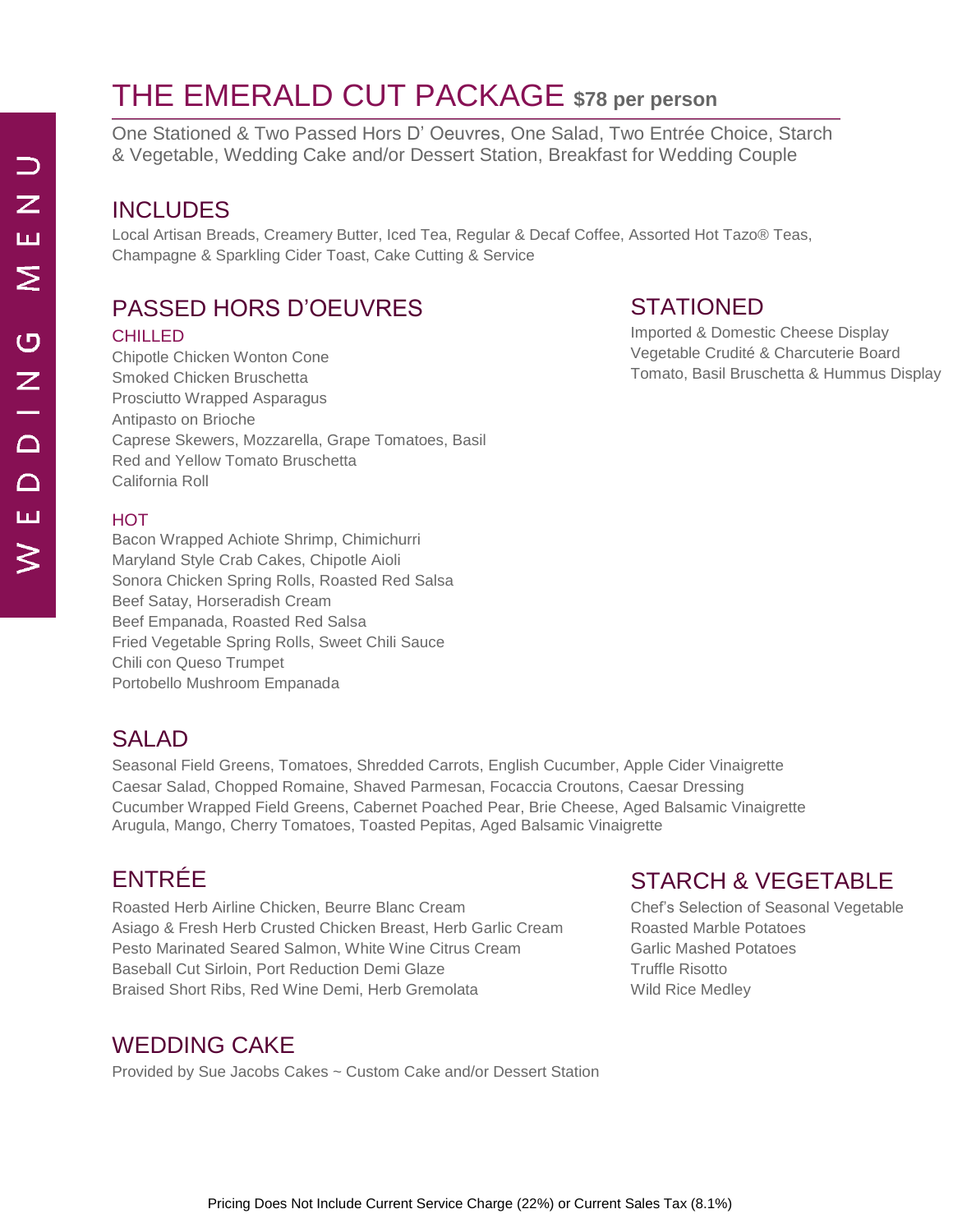# THE PRINCESS CUT PACKAGE **\$98 per person**

One Stationed & Two Passed Hors D' Oeuvres, One Salad, Two Entrée Choice, Starch & Vegetable, Wedding Cake and/or Dessert Station, Breakfast for Wedding Couple, Choice of One Enhancement

## INCLUDES

Local Artisan Breads, Creamery Butter, Iced Tea, Regular & Decaf Coffee, Assorted Hot Tazo® Teas, Champagne & Sparkling Cider Toast, Cake Cutting & Service

## PASSED HORS D'OEUVRES

#### **CHILLED**

Chipotle Chicken Wonton Cone Smoked Chicken Bruschetta Prosciutto Wrapped Asparagus Antipasto on Brioche Caprese Skewers, Mozzarella, Grape Tomatoes, Basil Red and Yellow Tomato Bruschetta California Roll

## STATIONED

Imported & Domestic Cheese Display Vegetable Crudité & Charcuterie Board Flatbread Station Shrimp Ceviche Cups

#### **HOT**

Bacon Wrapped Achiote Shrimp, Chimichurri Maryland Style Crab Cakes, Chipotle Aioli Sonora Chicken Spring Rolls, Roasted Red Salsa Beef Satay, Horseradish Cream Beef Empanada, Roasted Red Salsa Fried Vegetable Spring Rolls, Sweet Chili Sauce Chili con Queso Trumpet Portobello Mushroom Empanada

## SALAD.

Seasonal Field Greens, Tomatoes, Shredded Carrots, English Cucumber, Apple Cider Vinaigrette Caesar Salad, Chopped Romaine, Shaved Parmesan, Focaccia Croutons, Caesar Dressing Cucumber Wrapped Field Greens, Cabernet Poached Pear, Brie Cheese, Aged Balsamic Vinaigrette Arugula, Mango, Cherry Tomatoes, Toasted Pepitas, Aged Balsamic Vinaigrette

## ENTRÉE

Roasted Herb Airline Chicken, Beurre Blanc Cream Asiago & Fresh Herb Crusted Chicken Breast, Herb Garlic Cream Pesto Marinated Seared Salmon, White Wine Citrus Cream Cajun Crusted Sea Bass, Frangelico Cream Filet Mignon, Brandied Peppercorn Demi Glaze Braised Short Ribs, Red Wine Demi, Herb Gremolata Duet of: Petit Filet Mignon, Brandied Peppercorn Demi Glaze & Herb Marinated Shrimp Knot Truffle Risotto Wild Rice Medley

## STARCH & VEGETABLE

Chef's Selection of Seasonal Vegetable Roasted Marble Potatoes Garlic Mashed Potatoes

## WEDDING CAKE

Provided by Sue Jacobs Cakes ~ Custom Cake and/or Dessert Station

### ENHANCEMENTS\*

Choice of: Charger Plates, Sweetheart Table Upgrade or Chair Covers